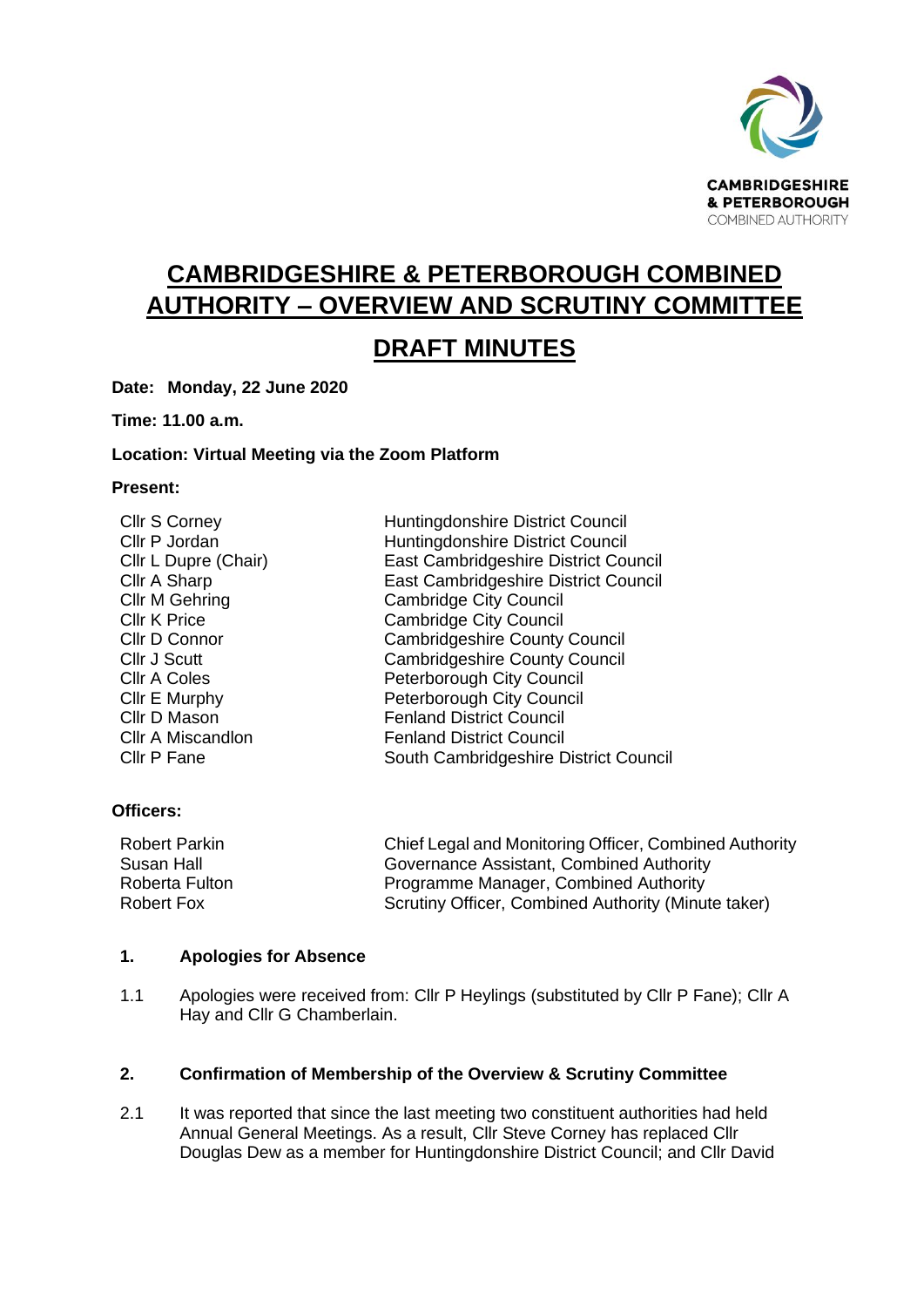Mason has replaced Cllr Alex Miscandlon as a member for Fenland District Council.

2.2 The Chair expressed her thanks to Cllrs Dew and Miscandlon for their work on this Committee and passed on the Committee congratulations to Cllr Miscandlon on being elected as Chairman of Fenland District Council.

### **3. Declarations of Interest**

3.1 There were no declarations of interest.

# 4**. Minutes of the Previous Meeting**

4.1 The minutes of the last meeting held on 29 May 2020 were agreed as an accurate record.

#### **5. Public Questions**

5.1 There were no public questions.

# **6. Co-option of an Independent Member from a Constituent Authority**

- 6.1 Robert Parkin, Chief Legal Officer and Monitoring Officer introduced the report and outlined the rationale behind the Combined Authority not including Independent members when considering the political proportionality of Committees. The Combined Authority Board has provided the opportunity of coopting an Independent member to the Committee.
- 6.2 The Chair stated it was for the Committee to consider whether to appoint an Independent member to the Committee; however, such a member would have no voting rights or be counted towards the quoracy of the Committee.
- 6.3 The Chair reminded the Committee that such an appointment was also considered last year when the Committee decided against such an appointment on the basis that such a member would not have voting rights. Independent members are not included in committee proportionality consideration as they are not members of either a national political party or assembled as a 'group'.
- 6.4 Following discussion, in which there was general agreement that an Independent member is not co-opted due to the restrictions on any membership, it was:

# **AGREED:**

- 6.5 That an Independent member is not co-opted onto the Committee.
- 6.6 That the Monitoring Officer enquire of the Combined Authority Board what representations, if any, have been made at government level to reconsider the legislative barrier to the inclusion of Independent members when considering political proportionality for Combined Authorities.

# **7. Lead Member Appointment**

7.1 The Chair introduced the item and stated the Committee should consider a Lead Member to shadow the Business Board give the importance of that body related to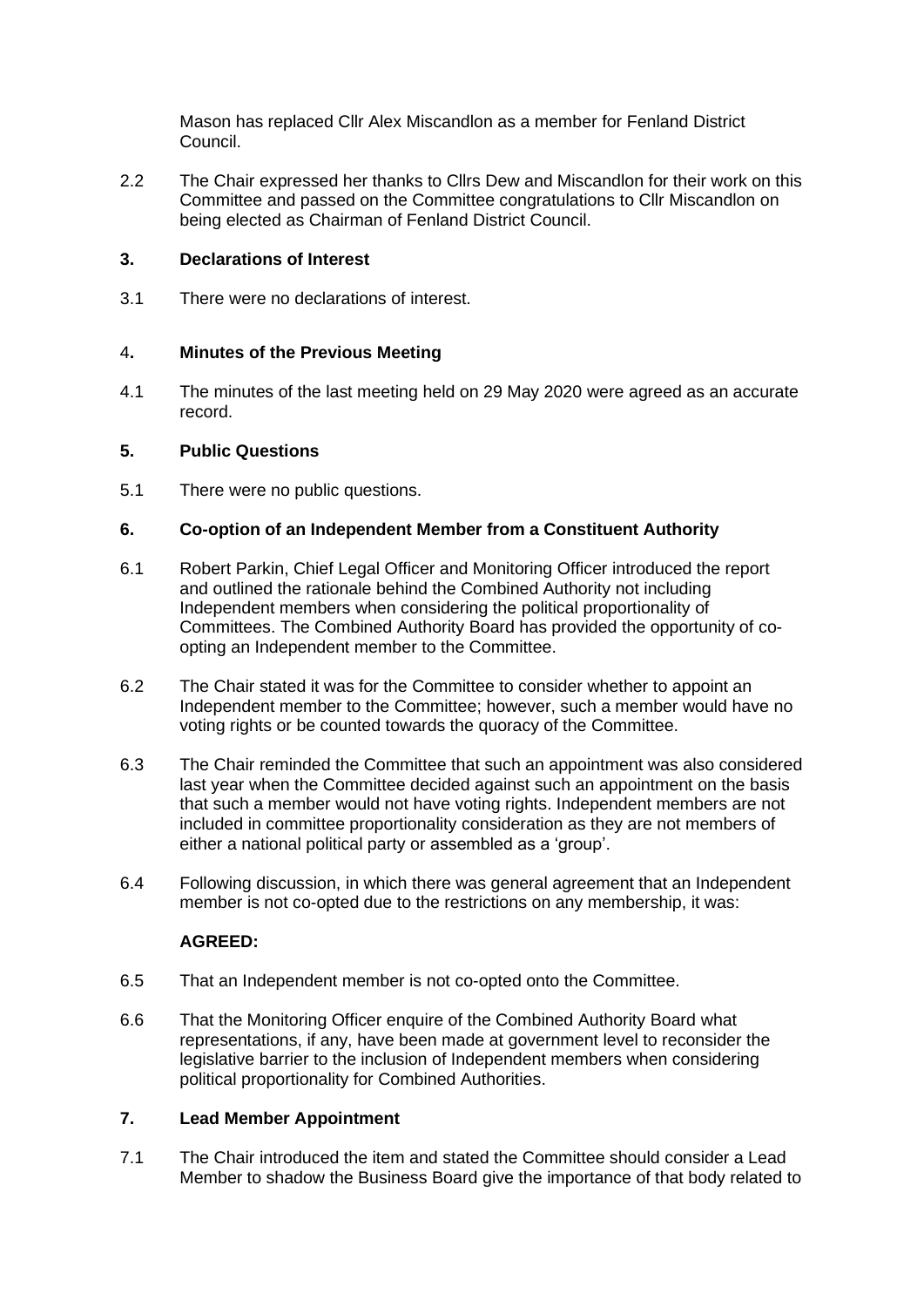Covid-19 recovery as well as the local economy in general and the dispersal of funds.

7.2 Following discussion there was full Committee support for a Lead Member to shadow the Business Board. Two members stated they would be willing to nominate themselves for the position. It was agreed that the existing lead member job description be circulated by the Scrutiny Officer. Following this, interested members should contact the Scrutiny Officer by the end of June 2020. This would enable those members who had given their apologies to this meeting the opportunity to express any interest.

### **8. Overview and Scrutiny Committee Work Programme**

- 8.1 The Chair introduced the report and referred members to the two appendices; one outlining the work programme as it is currently drafted, and the other which followed a meeting of the Lead Members which considered potential future items from the project register of the Combined Authority.
- 8.2 The Chair stated the work programme has still to timetable the Chairs of the Executive Committees, the Mayor of the Combined Authority and the Combined Authority Directors into the schedule.
- 8.3 Following discussion, items not currently on the work programme which should be scheduled, were agreed as:
	- A10 Dualling
	- Ely Capacity Enhancements
	- Digital Connectivity

# **AGREED:**

- 8.4 That the items outlined in 8.3, above, be scheduled into the work programme.
- 8.5 That the updated work programme be presented to the next Committee meeting
- 8.6 That a further horizon scanning item be scheduled for December 2020 to consider the work programme to April 2021.

### **9. CPCA Project Register**

- 9.1 Roberta Fulton, Programme Manager, was in attendance with a report updated from the previous meeting outlining the completed projects and those no longer proceeding. The report also included, for additional information, the closure process.
- 9.2 The Committee noted the report and requested an update to be provided in September 2020 and then quarterly, thereafter.

#### **10. Combined Authority Forward Plan**

10.1 The Lead members discussed the agenda for the Executive Committee meetings in June/July. These were mainly a watching brief, and any questions following the publication of agenda would be forwarded to the relevant Committees.